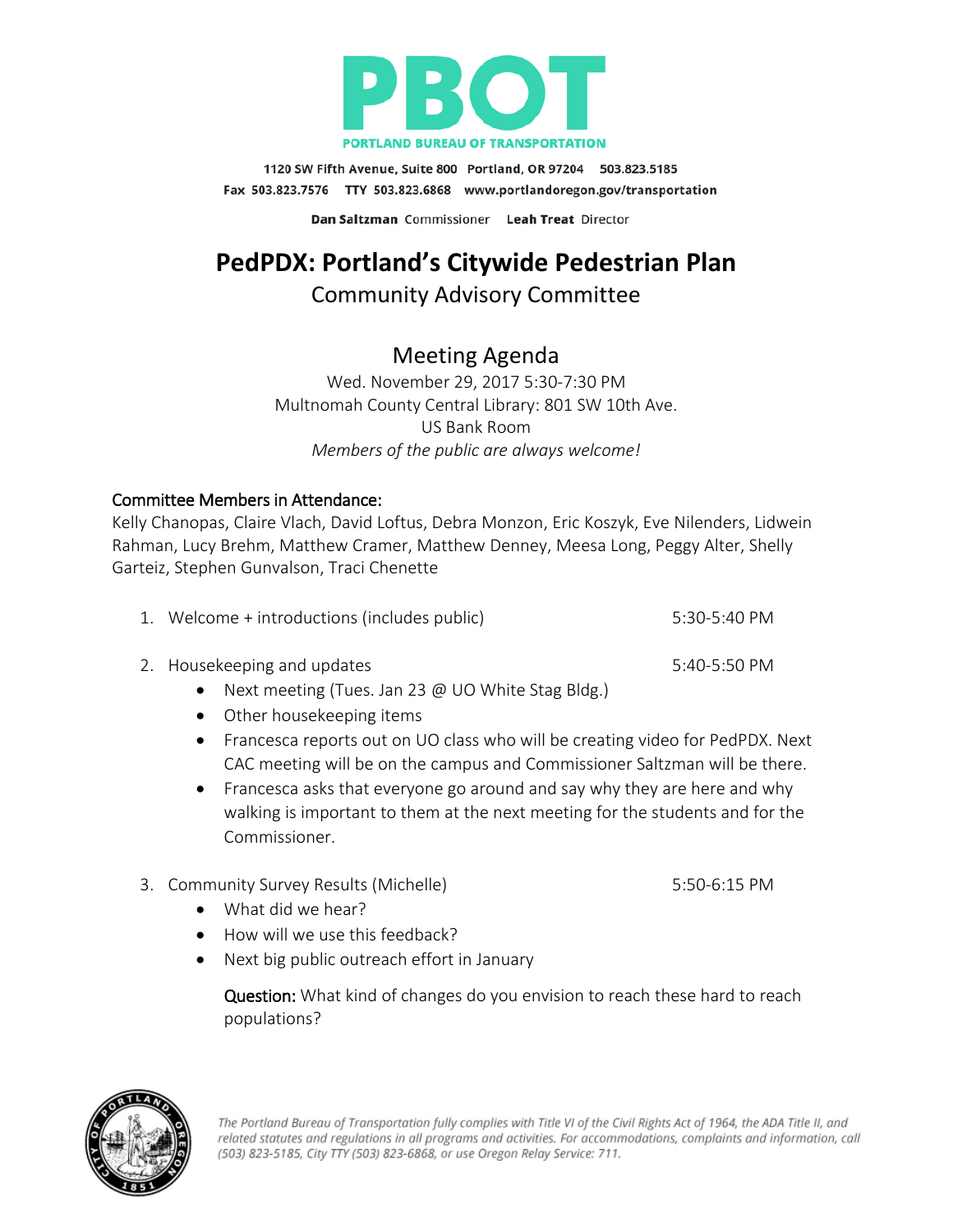Answer: We are growing our list of allies and are open to your recommendations as to how we do more. We are hoping to go out into East Portland and engage in the field as well.

Question: What will the open house look like? Will you incorporate SRTS feedback as well?

Answer: Mapping exercise will be very fine grain. You will be able to zoom in and make detailled comments about streets you walk on regularly. We will also be integrating new info, like newly designated SRTS routes, greenway system, bus stops, etc. We are simultaneously going out to the public with similar mapping needs with NWIM SWIM and CCIM and we are working on an integrated approach to this feedback.

Question: I went to Division Transit Project Open House and saw post it exercise. There were a lot of indecipherable angry post its, though. How do you make the interactive element something that works well and isn't a place where people simply get angry.

Answer: There is always a line between finding engagement efforts that are easy and fun for participants, but also not a burden for staff on the back end. We are interested in finding new approaches. We want to reach new people, especially people with limited English proficiency.

Comment: Bucket exercise was difficult because there were too many options and people were just ranking in order of when they read the options.

Question: Do you have plans of reaching out to neighborhood associations? Answer: Yes, we did go to East Portland Transportation and Land Use Committee and a few other coalitions. Perhaps we could go to each specific East Portland neighborhood association going forward.

Question: Construction is a big issue for people downtown/in NW. Will this project have an impact on this?

Answer: We have a separate process going on for this. We have adopted access requirements for bike/ped access adjacent to work zones. New construction projects are now required to provide construction access. It is a case by case contextual analysis and access is not always required on all sides. A report was just done evaluating incentives for developers to provide ped access in work zones after some reports of disregard for the requirements. PBOT has become more aggressive about ticketing incidents of this. This is the type of thing we will be looking at in the last half of the PedPDX process. PDX reporter also has a space for this if there are specific indidences you would like to report.

Question: Will the interactive map be available online as well as in open houses? Answer: Yes.

Question: There are always budget constraints. Is there a timeline attached to the plan and budget for deficiencies.

Answer: We are working on a 20 year plan to fund these improvements. Some projects are already in the TSP and we may influence how those are prioritized. We will also influence ped network completion program with PedPDX but funding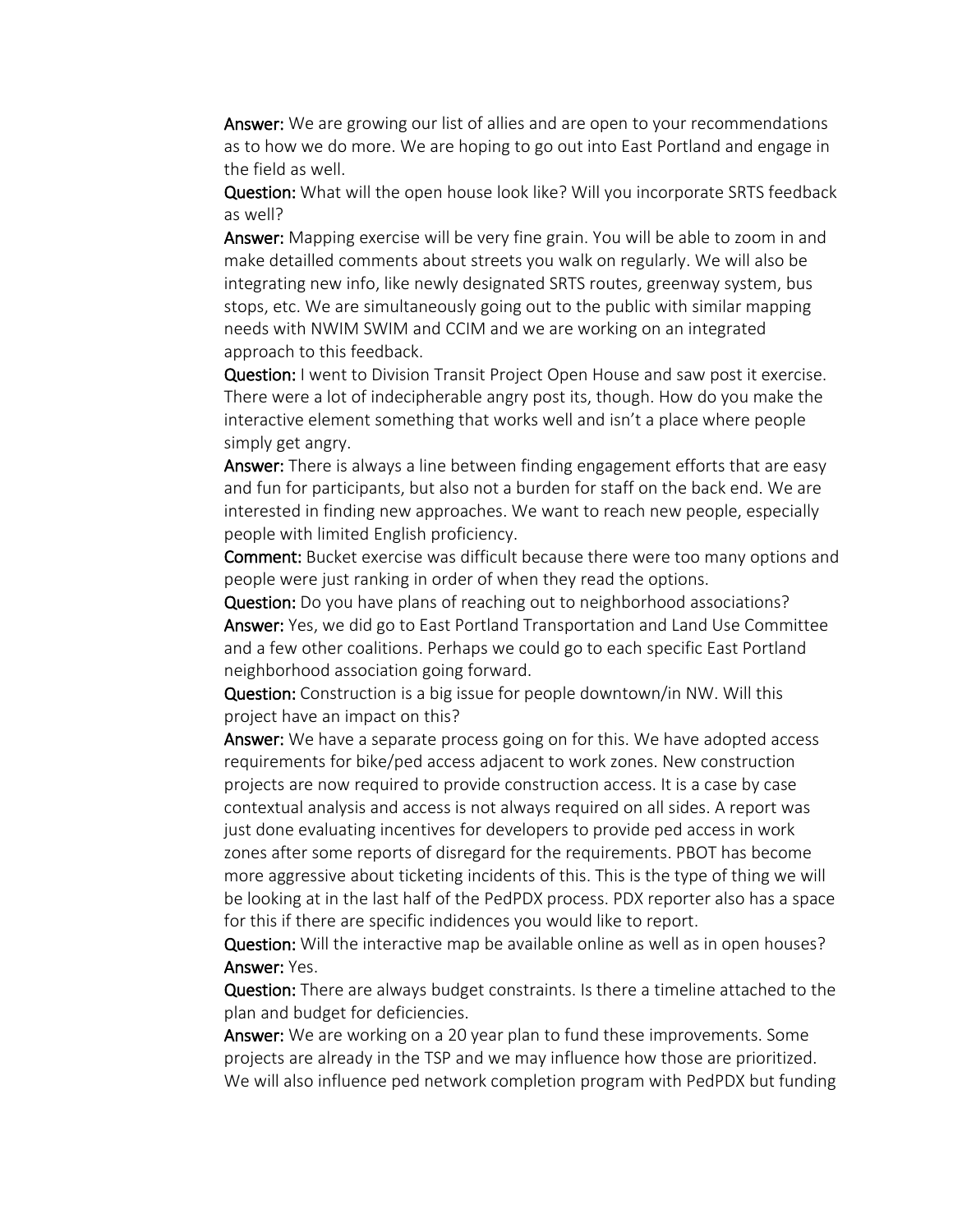is still a question. There will also be shared priorities with SRTS and Vision Zero, so not all of the burden will be on us.

Question: Are we going to be looking at System Development Charges for funding?

Answer: No, that process is all wrapped up.

Comment: Really enjoyed page 17. It's important to look at the open ended question responses to find what questions were not asked that perhaps should have been.

4. PedPDX Vision, Goals, and Objectives (Francesca) 6:15-7:25PM

- What is a vision/goal/objective?
- Vision/goals/objectives exercise

#### People share their visions (I envision a Portland…)

- In which the majority of citizens walk for most of their needs
- Where everyone can walk safely to parks, schools, and transit
- Where there are no pedestrian related fatalities on our streets
- Where each person has walking as a priority
- Where everyone who wants to walk can walk and walking is never a burden
- Where every neighborhood is a walkable, safe, and accessible neighborhood
- In which a person's race, income, ability or age does not influence their ability to walk or roll to the destinations that enable them to lead a rich, active life.
- Where walking is the easiest or best choice
- Where it is easier and faster to walk within your 20 minute neighborhood
- That is more walkable than any city in the nation. Especially Seattle.
- Where pedestrians are the top of the transportation and development pyramid, not the afterthought.
- Where equity and opportunity are important
- Where there is a community of walking, there are walking channels and walkways that are enticing. The more safe and enjoyable walking is, the more people will join in.
- Where walking you can achieve everything in your life (grocery shopping, medical appts).
- That promotes a walking culture
- Where a person's income, zip code, race, etc. does not affect how and where they walk in the city.
- That is accessible for all physical states to be able to get around.
- Where pedestrian access is considered a high priority in every transportation and land use plan
- Comment: Torn by walking culture. Do we want to identify as people who walk or make walking so natural that it is intuituve.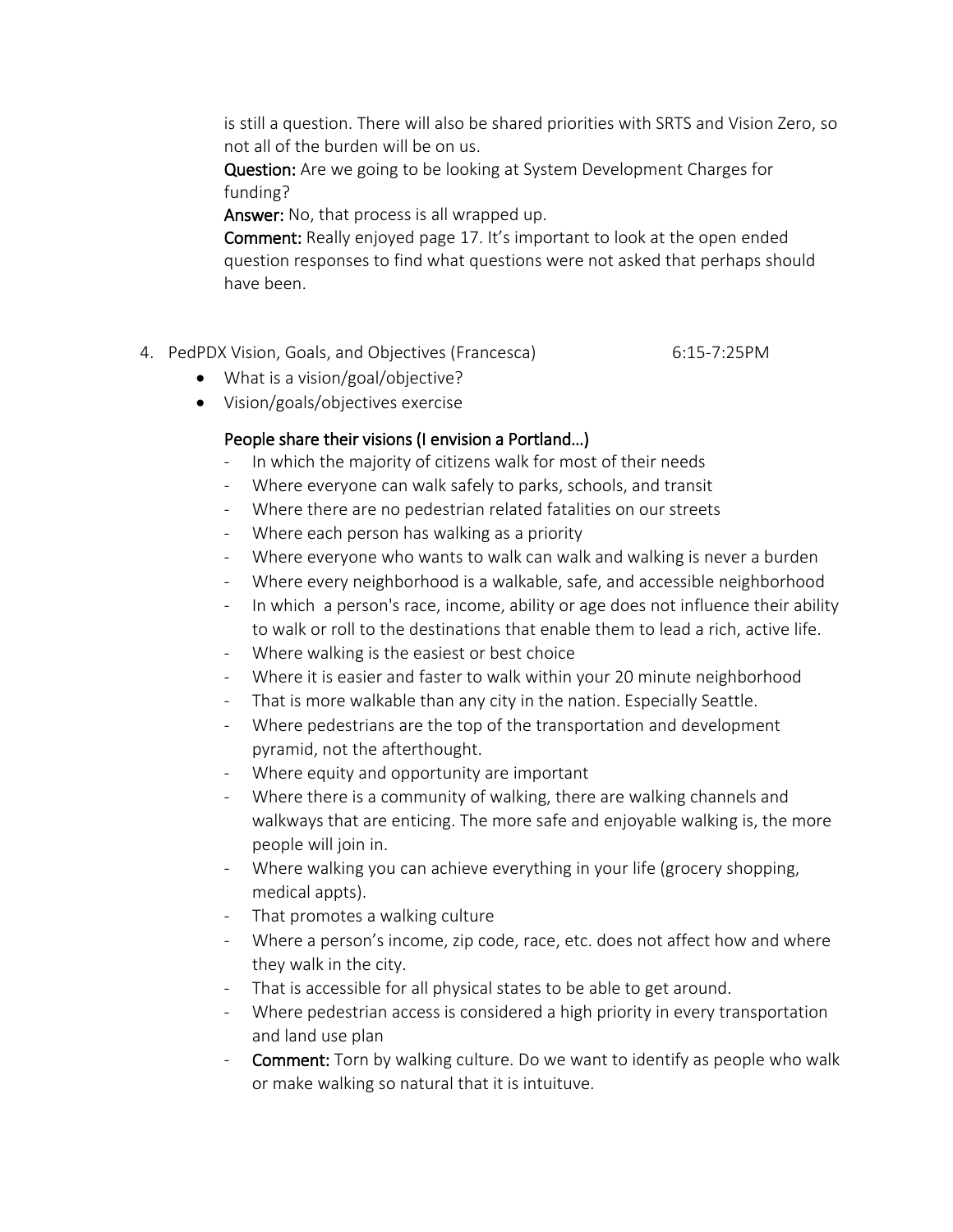- Comment: People like to find community with others that share their views. It doesn't have to be a barrier.
- Be, Do, Have Exercise

#### Portland should be…

- Safe
- Equitable
- Aware of workers walking needs
- Be may be interchangable with "feel"
- Scaled to meet the needs of the pedestrian
- Respect from all modes of transportation visible and embraced
- Willing to invest in order to be a truly great walking city
- Encourages people to walk within their neighborhoods
- Well designed, well maintained, well implemented
- Connected, pleasant to the eyes and the ears, interesting
- Accessible
- Clean (both physically and in relation to air quality)
- Dense, mixed use, safe
- Inviting and intuitive routes for kids
- Forward thinking
- Educated to embrace the walking culture
- Willing to provide safe and convenient ped crossings at arterials
- Able to create entertaining walking in town centers and enjoyable in all others
- Committed to making portland a truly great walking city
- Committed to sidewalks
- Inclusive of the whole city
- Knowledgeable about accessibility
- Less beholden to auto transportation/commuting
- Inviting and intuitive

### Portland should do…

- Prioritize neighborhoods with disinvestment, building sidewalks, paving streets, providing safe walking paths
- Not wait to be a great walking city
- Act swiftly, act decisively
- Require more aunings on 2+ story buildings, esp in downtown core
- Require sidewalks to be free and clear of debris
- Create fun things, like trails, solar system walk, historical trails, etc.
- Invest in infrastructure to make walking safe
- More education and enforcement of current auto and ped laws (peds have the right of way, etc.)
- Build sidewalks on all streets
- Bring newly annexed areas up to code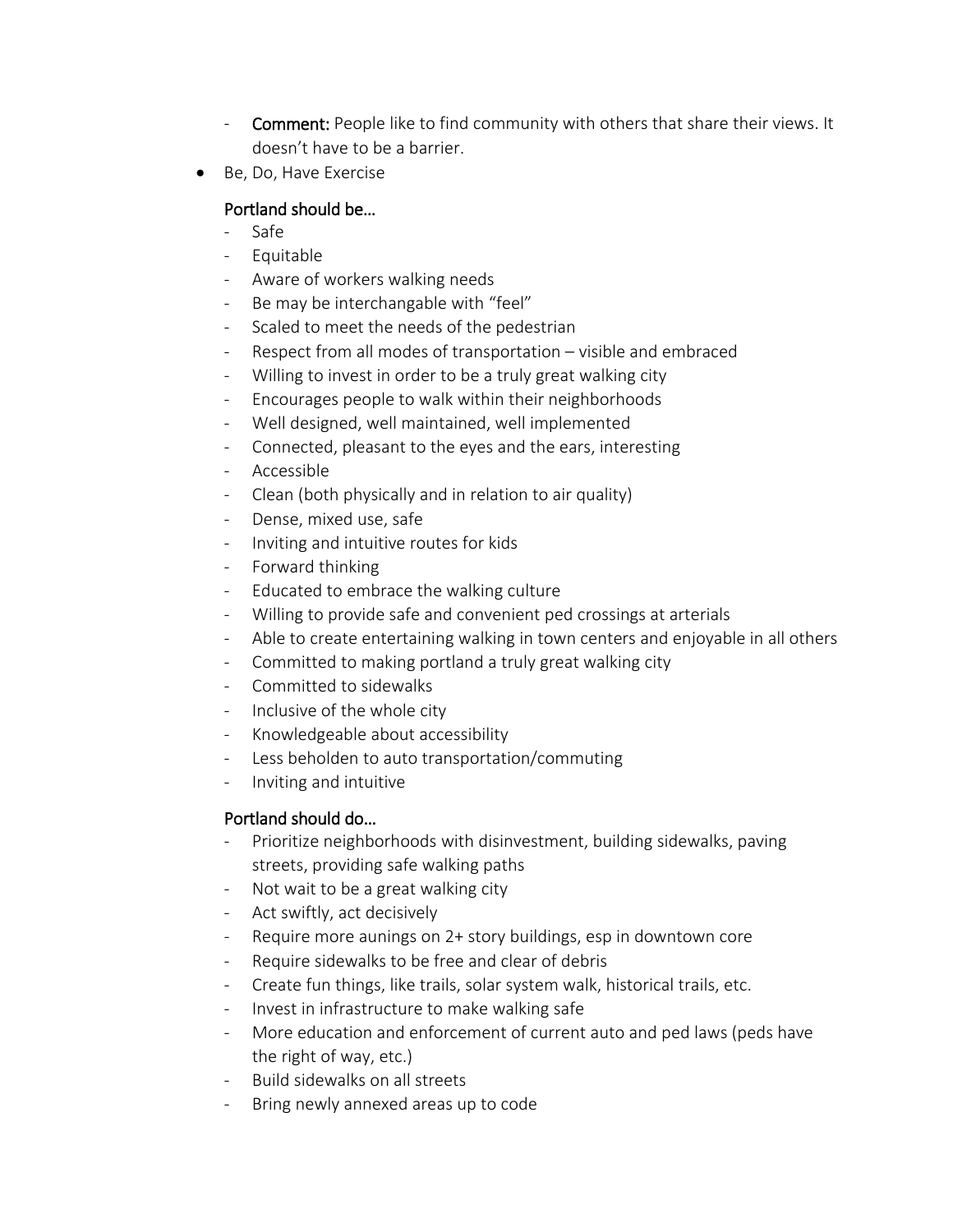- Enforce all cycling and vehicle traffic laws
- Plant more trees
- Think more outside the box with how to create safe pedestrian travel. Currently it's all or nothing. We need interim, cheap solutions
- Identify and enhance SPECIFIC walkways, like we have with bikeways. There should be separation along with that. All sorts of traffic should not be on every streets
- Keeping sidewalks walkable
- Marketing campaigns to educate the public
- Acknowledge and address inequity in underserved areas
- Invest in quality infrastructure improvements immediately and in the future
- Prioritize vision zero, not just with words but with meaningful action.
- Create monthly challenge or game for walking.
- Prioritize people over cars
- Manage parking, reduce requirements and charge more.
- Provide adequate lighting and places to sit
- Clean public bathrooms
- Invest in and maintain infrastructure
- Innovation, improve streetscapes
- Flexible and creative pedestrian oriented street design
- Clear up dead leaves in gutters
- Provide more protected pedestrian crossings
- Promote pedestrian safety education programs in schools
- Assess accesibility

### Portland should have…

- An open mind as we think through strategies and solutions
- Commitment to the whole city
- Destinations to walk to that meet daily needs in our neighborhood
- Great transit
- Effective signaling that prioritizes pedestrians
- Adequate lighting
- Closely spaced crosswalks, especially on busy streets
- Safety personnell that are walking and bicycling around town
- Truly safe routes to every school
- More parks and streetcar lines
- An open mind to experimentation
- Education and enforcement of traffic laws
- A plan or training for how to walk safely now while we are waiting on sidewalks to be built
- More opportunity for people who want to walk more because they depend on walking